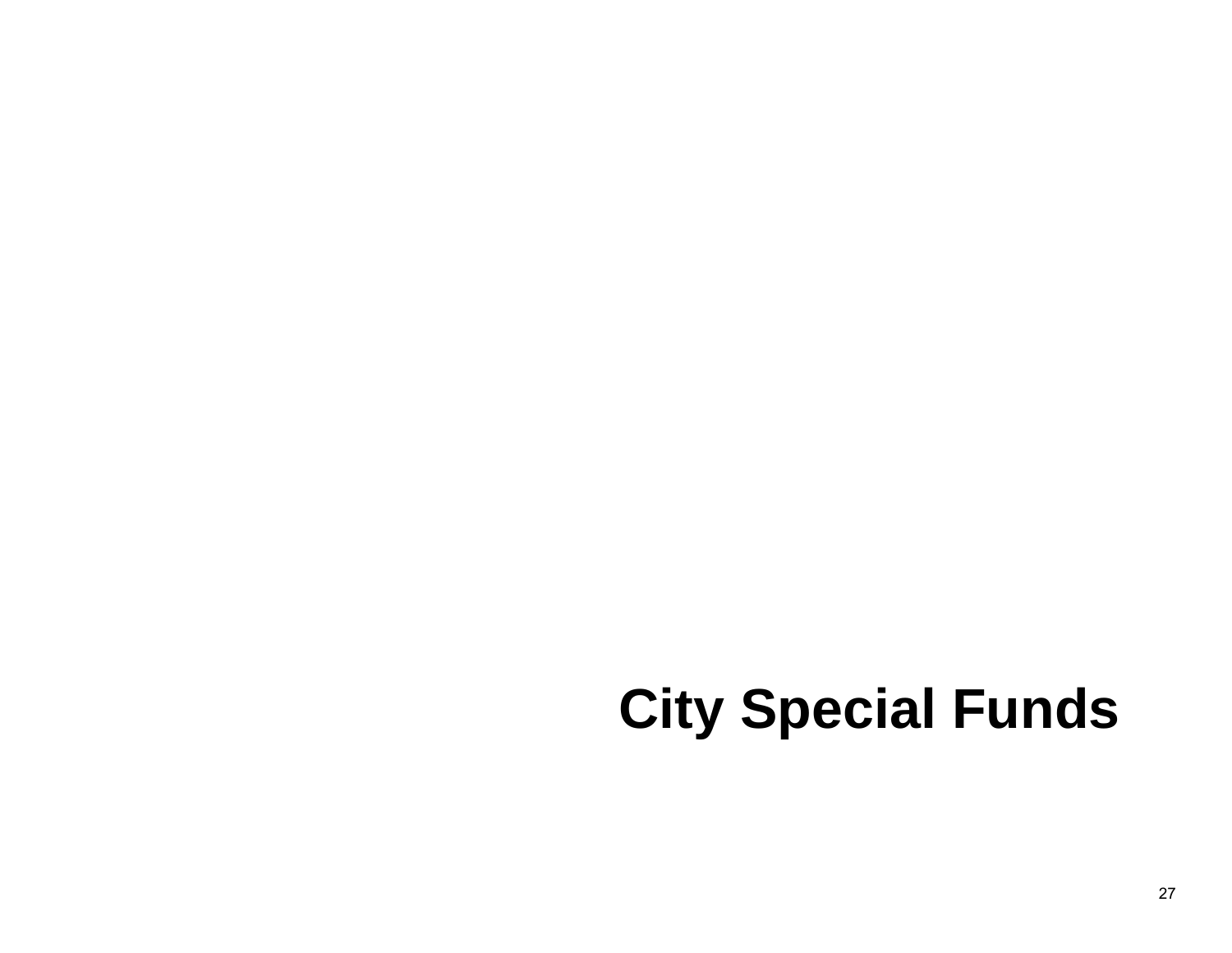| <b>Special Fund Spending</b><br>(By Department) |                |                                  |                                   |  |  |
|-------------------------------------------------|----------------|----------------------------------|-----------------------------------|--|--|
| Department                                      | 2016<br>Actual | 2017<br>Adopted<br><b>Budget</b> | 2018<br>Proposed<br><b>Budget</b> |  |  |
| <b>City Attorney</b>                            | 1,350,676      | 1,469,942                        | 1,486,497                         |  |  |
| Council                                         | 364            | 0                                | 0                                 |  |  |
| <b>Emergency Management</b>                     | 1,059,171      | 1,604,616                        | 1,609,567                         |  |  |
| <b>Financial Services</b>                       | 18,763,102     | 19,108,247                       | 27,126,937                        |  |  |
| Fire and Safety Services                        | 11,470,570     | 8,369,581                        | 7,548,490                         |  |  |
| <b>General Government Accounts</b>              | 2,141,111      | 3,646,273                        | 3,946,329                         |  |  |
| StP-RC Health                                   | 2,914,508      | 3,010,402                        | 2,985,190                         |  |  |
| <b>HREEO</b>                                    | 2,205,681      | 2,413,449                        | 2,183,884                         |  |  |
| <b>Human Resources</b>                          | 3,668,052      | 4,655,400                        | 4,918,254                         |  |  |
| Mayor's Office                                  | 401,602        | 554,387                          | 456,000                           |  |  |
| Parks and Recreation                            | 33,048,442     | 31,457,785                       | 25,797,387                        |  |  |
| Planning and Economic Development               | 59,320,706     | 51,974,163                       | 50,915,198                        |  |  |
| Police                                          | 14,841,547     | 17,811,836                       | 16,321,534                        |  |  |
| <b>Public Works</b>                             | 146,476,816    | 143,367,325                      | 114,626,392                       |  |  |
| Safety and Inspection                           | 466,981        | 739,731                          | 566,922                           |  |  |
| Technology                                      | 180,274        | 191,000                          | 191,000                           |  |  |
| Total                                           | 298,309,605    | 290,374,137                      | 260,679,580                       |  |  |

Special fund budgets are designed to track revenues and expenditures for specific designated purposes. Special fund budgets are not supported by property taxes. Rather, special fund spending is supported by user fees, assessments and grants, which are typically restricted in some way. The restrictions require accounting in separate funds, which include operating funds, project funds, debt service funds and trust funds.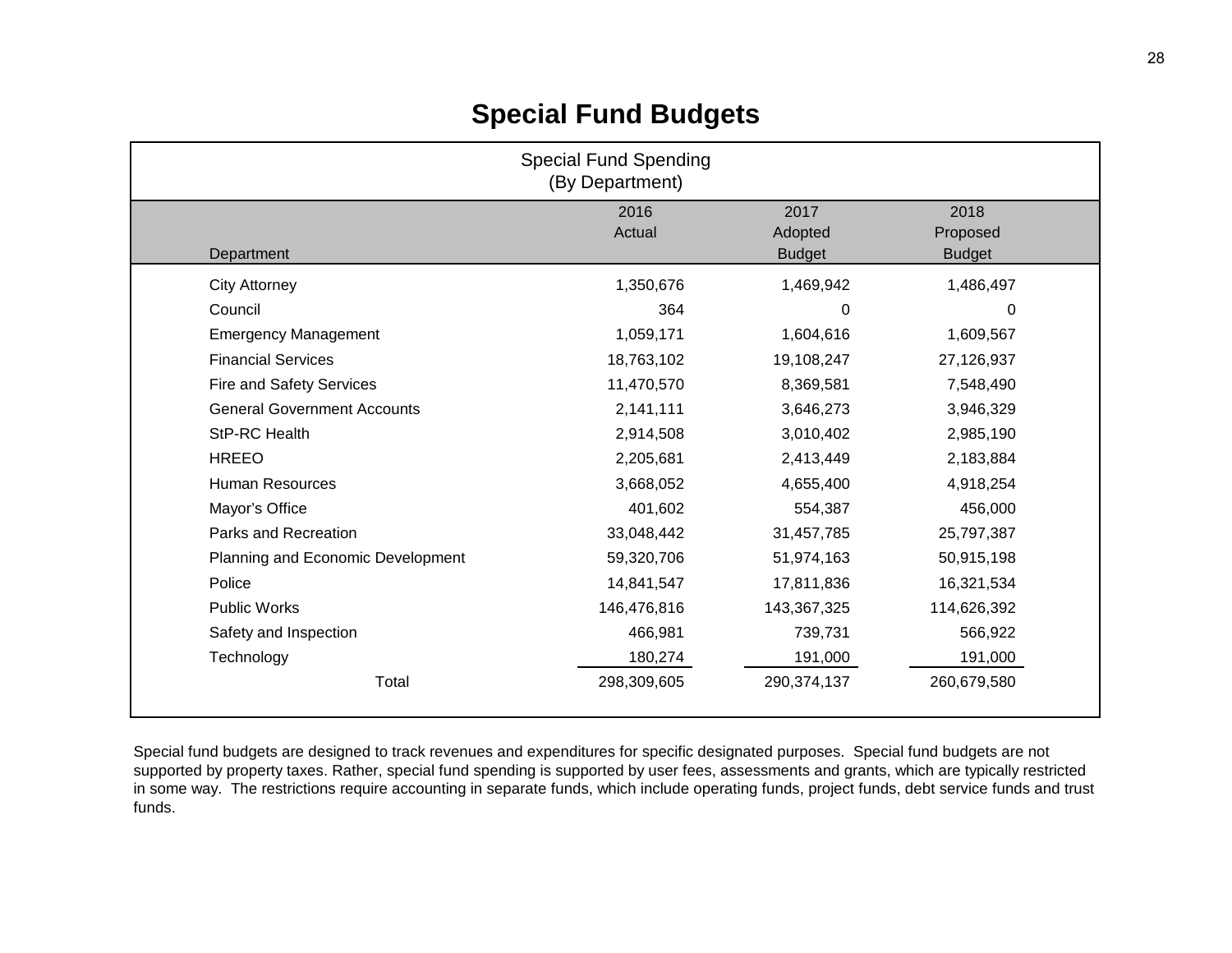#### **2018 Proposed Spending by Department**



General Government and Administration includes the City Attorney's Office, Emergency Management, Financial Services, General Government Accounts, HREEO, Human Resources, Mayor's Office, Safety and Inspection, and Technology.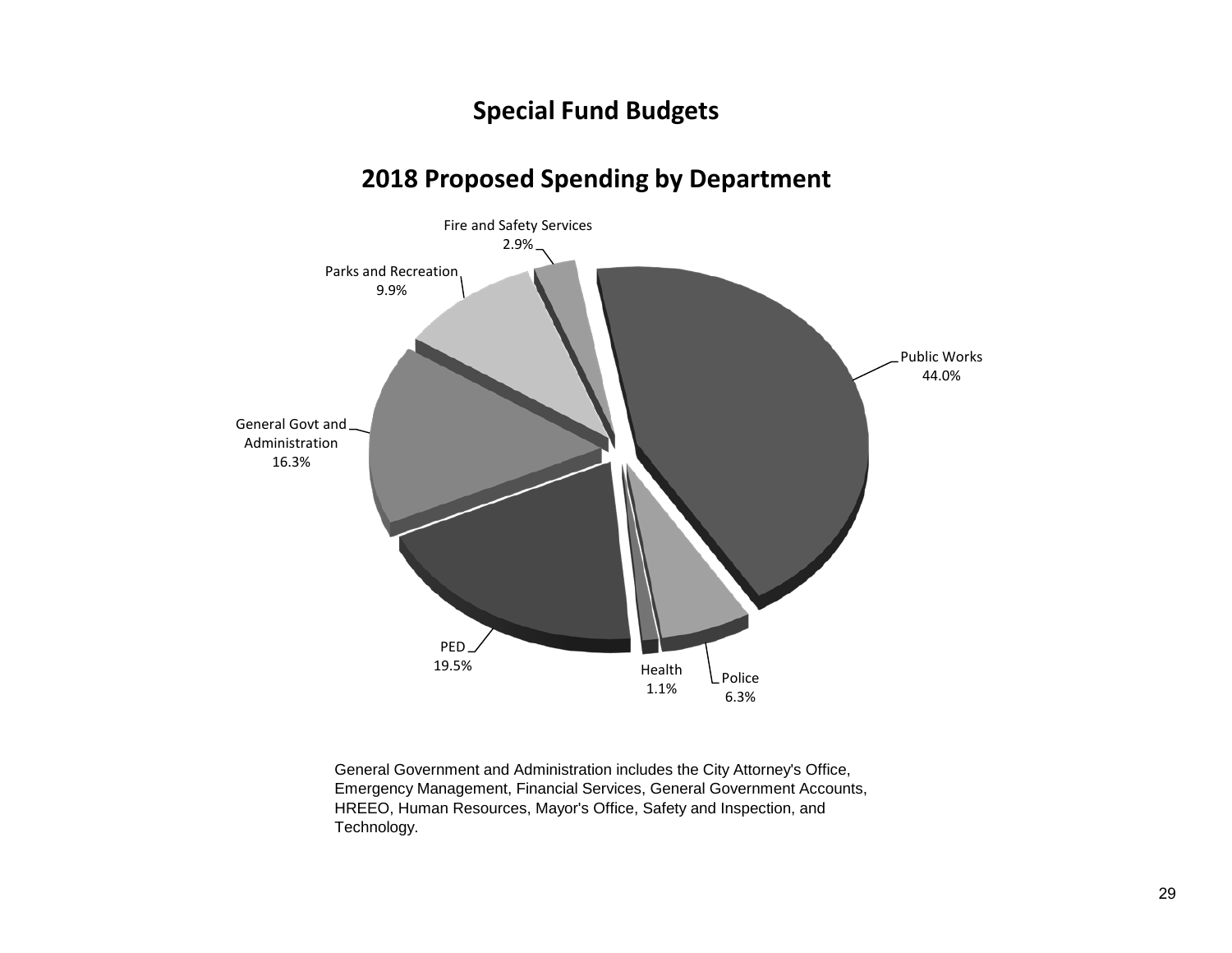|                                  | <b>Special Fund Spending</b><br>(By Major Account) |                          |                           |  |
|----------------------------------|----------------------------------------------------|--------------------------|---------------------------|--|
|                                  | 2016<br>Actual                                     | 2017                     | 2018                      |  |
| Object                           |                                                    | Adopted<br><b>Budget</b> | Proposed<br><b>Budget</b> |  |
| <b>Salaries</b>                  | 52,687,584                                         | 56,846,635               | 47,204,890                |  |
| Fringes                          | 25,981,044                                         | 28,160,286               | 23,006,992                |  |
| <b>Services</b>                  | 73,200,606                                         | 76,076,574               | 71,610,729                |  |
| <b>Materials and Supplies</b>    | 27,212,531                                         | 27,303,611               | 23,620,435                |  |
| <b>Debt Service</b>              | 25,477,118                                         | 14,306,196               | 14,258,629                |  |
| Capital Outlay                   | 17,480,637                                         | 18,502,979               | 14,862,778                |  |
| Program Expenses                 | 14,368,539                                         | 13,647,772               | 14,765,337                |  |
| Transfers Out and Other Spending | 61,901,545                                         | 55,530,084               | 51,349,791                |  |
| Total                            | 298,309,605                                        | 290,374,137              | 260,679,580               |  |

|                                     | Special Fund Financing<br>(Revenue By Source) |                                  |                                   |  |
|-------------------------------------|-----------------------------------------------|----------------------------------|-----------------------------------|--|
| Source                              | 2016<br>Actual                                | 2017<br>Adopted<br><b>Budget</b> | 2018<br>Proposed<br><b>Budget</b> |  |
| Use of/Contribution to Fund Balance | 58,198                                        | 8,999,743                        | 3,577,866                         |  |
| Taxes                               | 21,193,656                                    | 19,845,915                       | 19,892,322                        |  |
| License and Permits                 | 2,303,437                                     | 2,352,228                        | 2,461,233                         |  |
| Intergovernmental Revenue           | 26,291,982                                    | 25,176,164                       | 18,680,351                        |  |
| Fees, Sales and Services            | 136,223,941                                   | 144,195,514                      | 144,593,999                       |  |
| <b>Fines and Forefeitures</b>       | 245,724                                       | 589,122                          | 556,122                           |  |
| Debt Financing                      | 12,253,407                                    | 12,503,088                       | 11,653,895                        |  |
| Interest                            | 690,697                                       | 616,310                          | 629,855                           |  |
| Assessments                         | 44,999,587                                    | 45,626,717                       | 24,680,328                        |  |
| Transfers In and Other Financing    | 51,149,305                                    | 30,469,329                       | 33,953,612                        |  |
| Total                               | 295,409,935                                   | 290,374,129                      | 260,679,583                       |  |